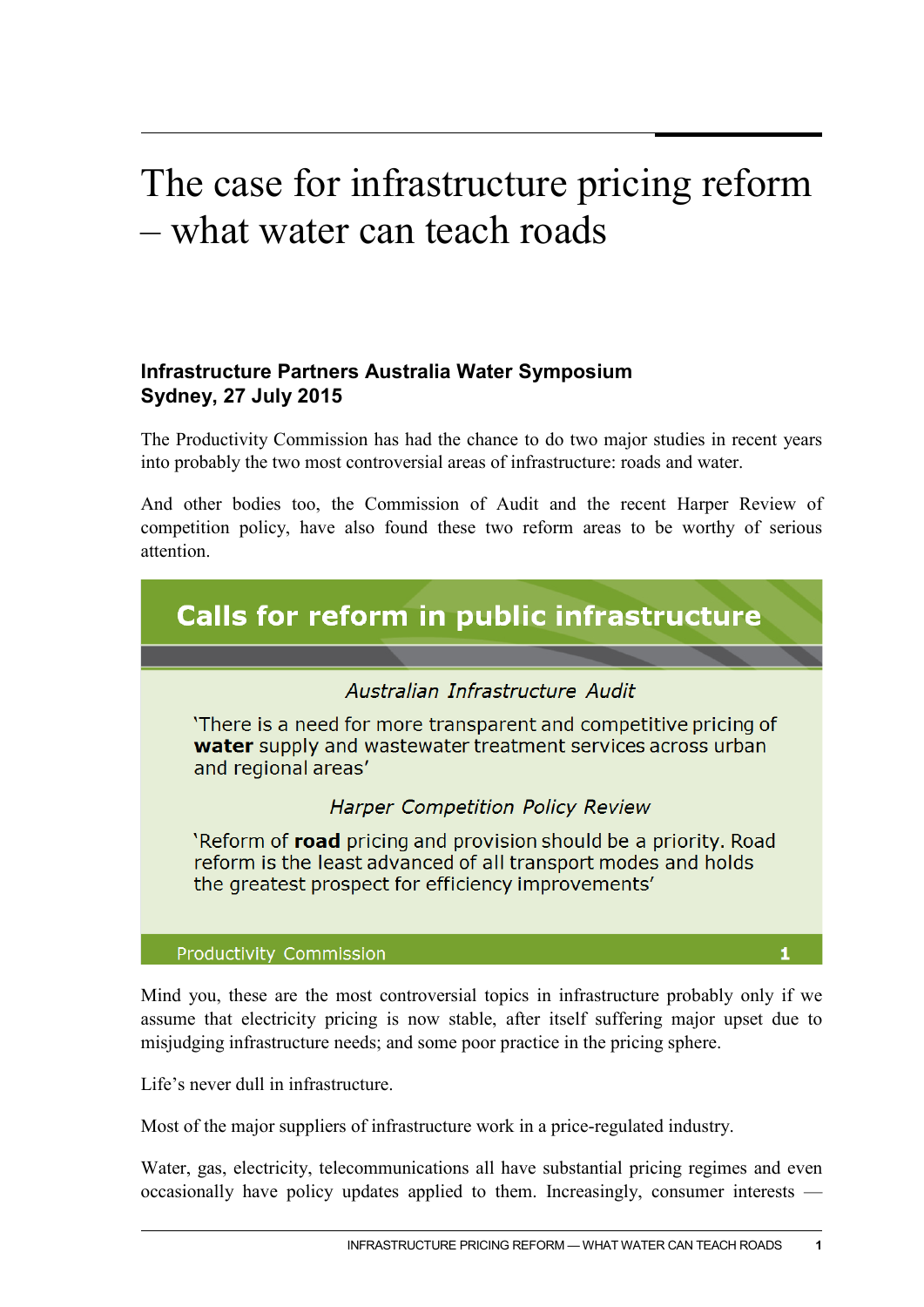demand and quality of service, for example — are more directly being taken into account by each of these.

What this means for those who believe in markets offering at least some guiding principles for efficient resource allocation in a regulated industry, is that consumer willingness to pay is being given at least a modicum of recognition.

Not so in roads.

The assumption is still if you build it, they will pay … or have already paid, depending on which school you went to.

And moreover, who precisely "they" is, can be quite remote:

- remote from the actual users of the road
- remote from the decision to build the thing in the first place.

In water or most other infrastructure, user pays is a very well-recognised subject. Not so well developed that it cannot be significantly improved, but there as foundation. Not in roads.

I will return to roads at the end of this address, as that is where the biggest bang for buck lies in infrastructure reform. And it would be remiss of me to not continue the argument in favour of road reform, even at a water conference.

But, first, water.

The current regulated asset base in urban water is worth approximately \$160 billion. In total, planned capital expenditure in 2013 is about \$5bn. Not trivial, but not of the scale of the investment process we went through in 2000s.

And productivity in the water sector was seriously impaired during drought years as:

- restrictions on supply meant production fell but labour and capital used did not; and
- after restrictions proved insufficient (and I won't argue today about why that is, but we could easily fill an hour on that alone) then capital was poured into leaks and seeps investments, and then into insurance-type investments in desalination and recycling.

Productivity has not recovered quickly, even with the end of drought and restrictions, although in very recent times it may be showing some positive growth.

In order to see investment in the urban water sector manage these challenges better in the future, the lessons of the recent past need to be recognised and applied to both the governance structure of the industry and to the regulated pricing arrangements.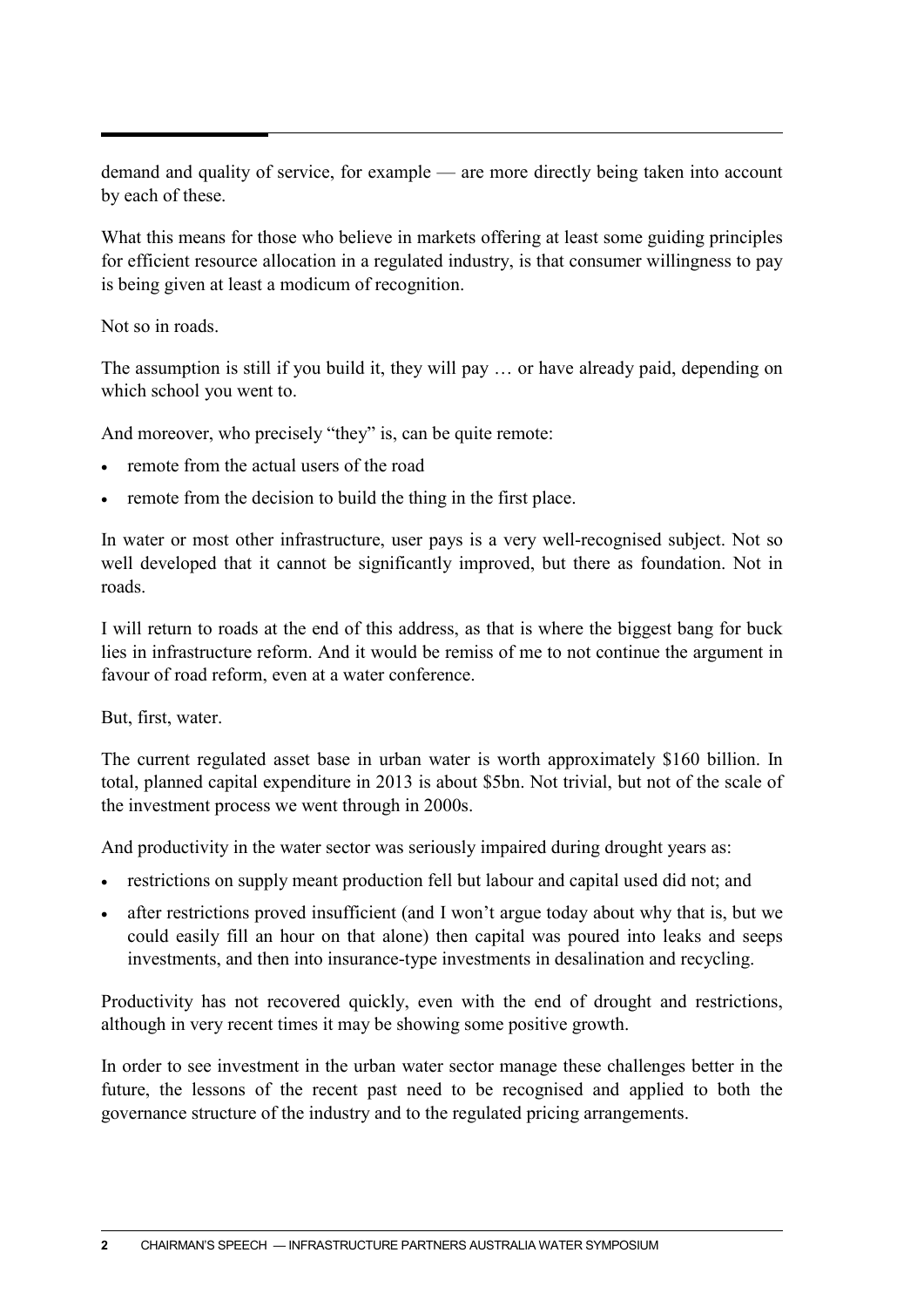In particular, my contention today will be that the urban water sector is able, because of the things that we all learned in the 2000s, to make greater use of consumer information to improve both its investment planning and its pricing structure.

One thing we can say as a consequence of the drought is that all water authorities — and hopefully regulators — learned very useful lessons in how to provide information to consumers in order to influence demand.

We should build on this, not revert to an assumption of ever-increasing demand, with supply increments growing according to past profiles.

That's a different proposition to the usual design issues that are discussed in infrastructure, but I contend that in any investment policy discussion, the consumer is the right place to start.

Here's the rub. Regulated pricing of the cost recovery kind does not really involve consumers much at all. As a rough guide, a supplier develops a capital and recurrent expenditure program; the regulator reviews it against the proponent's stated needs; discount factors are debated and then finally prices are adjusted.

Consumers generally just pay.

There may occasionally be some attention given to recent demand trends but assets are so long-lived that reasonable doubt can always be asserted about the relevance of demand shifts of a recent nature.

And since the costs of getting it wrong are significant, erring on the side of over-provision can occur in even the best regulated structure.

How then can we do better in involving consumers in regulated pricing models? And why should we bother trying?

Let me try to answer the why question first.

In the previous decade (2000-2010), the value of water supply — long taken for granted became strongly evident to urban communities. All of the East Coast of Australia faced threats to water supply of varying dimensions, threats that Perth had started to face a generation earlier; and that Adelaide had suffered to some degree for many years.

The initial response was an odd mixture of restrictions, forced private provision (in the form of water tanks for lawns and gardens) and encouragement for private provision (in the form of subsidies for internal recycling of water).

But as these became less convincing, big capital projects replaced them.

The alternative — variation in the price of water to reflect scarcity — was a nice theoretical concept. But since the cost recovery approach to pricing requires a cost to be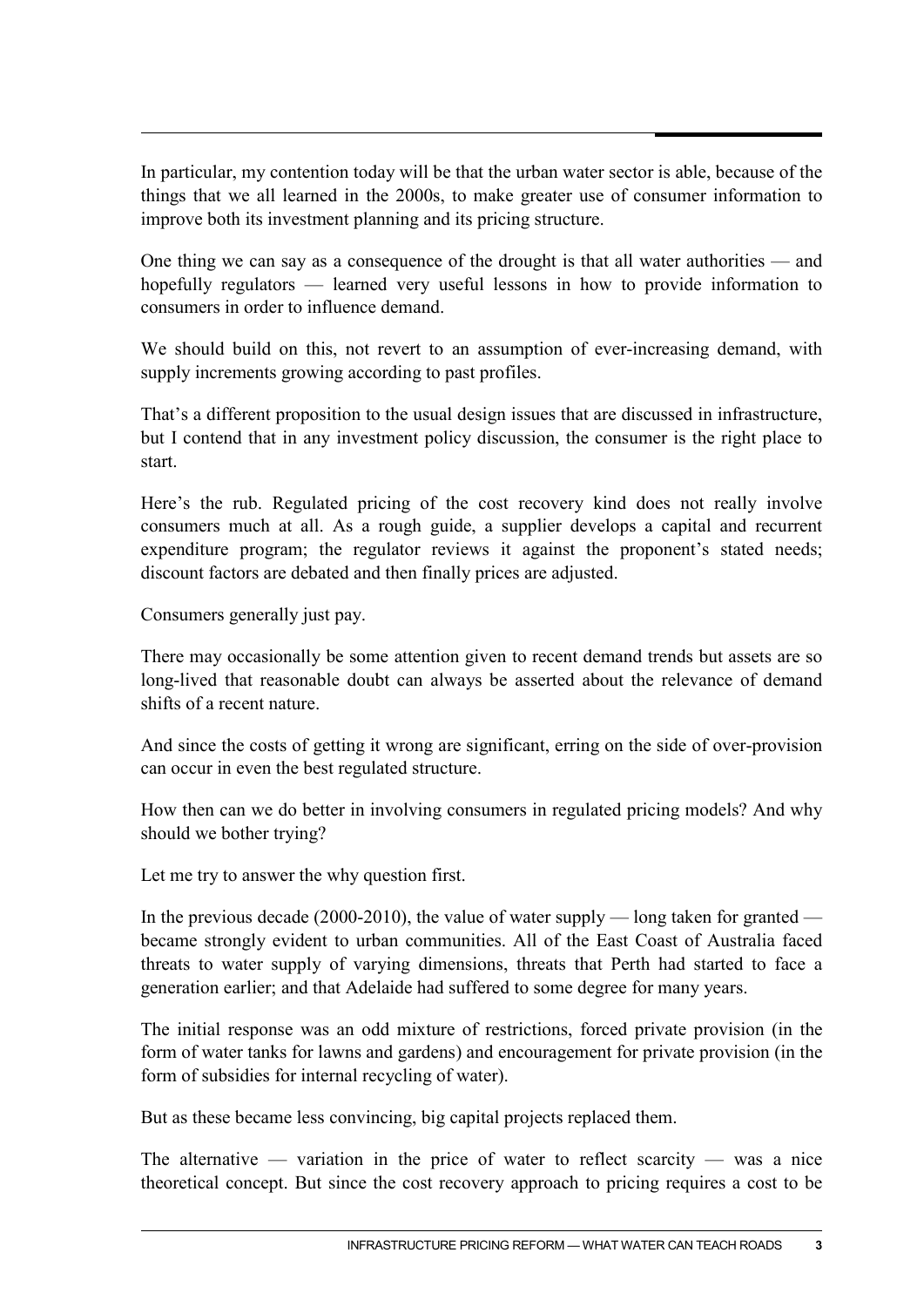incurred — or at least a provision for one — before a price moves, the idea was out of sync with the regulatory structure. So the scope to vary price to reflect scarcity was absent.

And the value of action  $-$  in the form of large projects  $-$  was also politically very attractive.

Whereas even the smallest attempt to raise price for large users via a two-part tariff was quite fraught for some politicians.

Even after this was eventually applied in some jurisdictions, the price structure of the average user's bill says in effect: the water's cheap, but that supply system is really expensive.

My bills say that, today. And I pay water bills in two East Coast States and have lived in another during this reform period.

Of course, as a consumer I can save one but not the other; so price isn't encouraging me to be more efficient.

Or to indicate what demand might genuinely be.

It's suggested that water use is inelastic, and that scarcity pricing may have no effect.

Yet studies conducted here, in Sydney, on water use during the drought do show that price had a desirable effect on demand, after controlling for other factors as far as possible, even though those price shifts were not created via scarcity pricing.

And we also know through more indirect means that consumers are not impervious to forms of price incentive, to reduce water use.

The encouragement to invest privately in home water systems — rainwater tanks and revised plumbing systems — was accepted by some during the drought years.

Admittedly, the price signal was extraordinary: four or five times the metered cost per kilolitre, for an average suburban house.

Whereas a revised pricing structure that merely allowed consumers to *recognise the options* — a choice between long-term cost increase due to major new supply options, versus short-term price rises until inflow patterns return to something approaching normal would offer us all the chance to be more efficient and apply something more akin to market principles.

The effectiveness of current billing for cost recovery as an objective is not in doubt. The effectiveness of billing for creating choices in future supply, a better objective, is.

In our 2011 report on *Urban Water*, we proposed significant changes to governance structures to also improve the judgments made on water investment.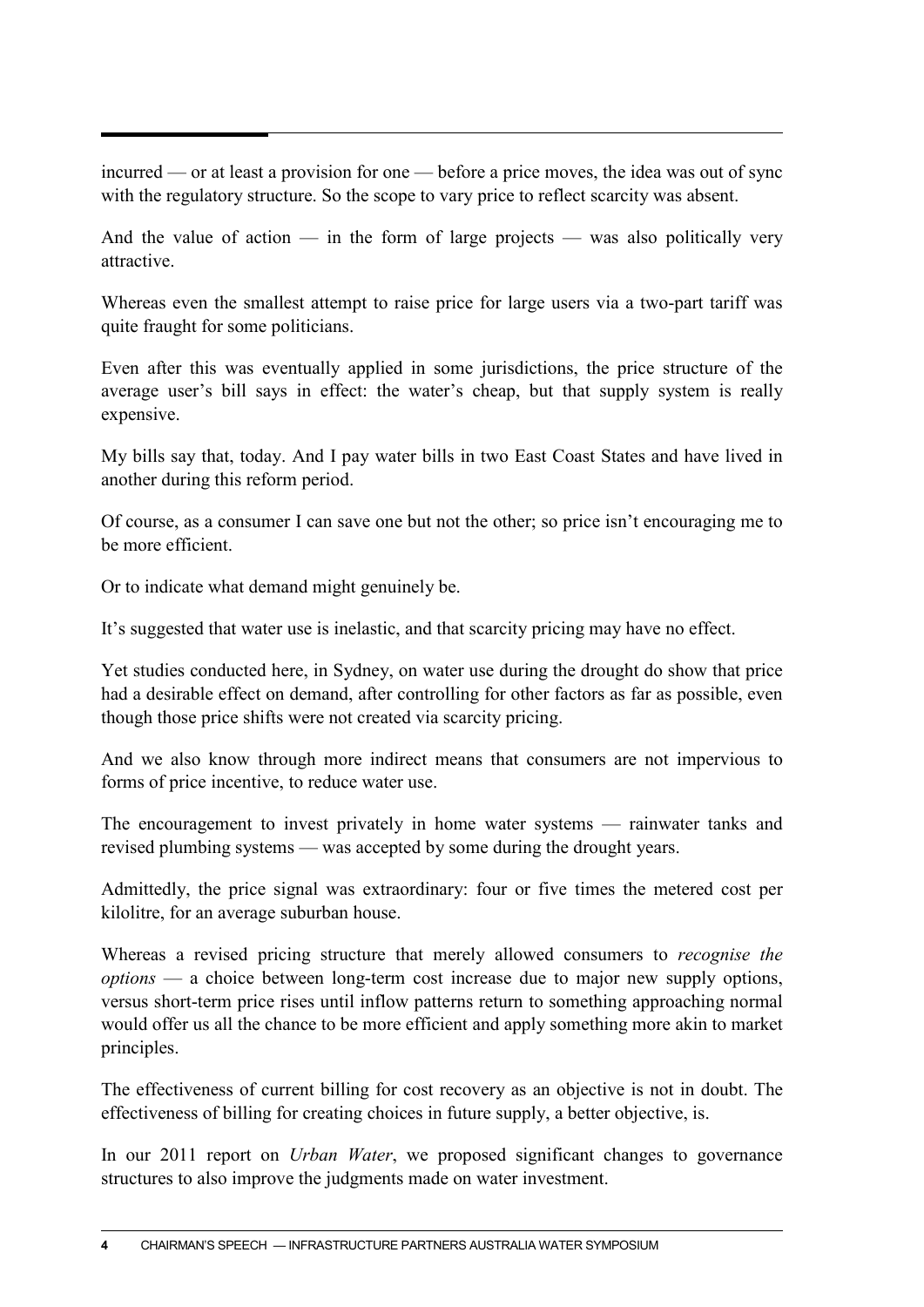In part, these governance changes were intended to allow water supply options (including serious price reform) to be developed that reflect the most efficient sources of supply, rather than to see options ruled out by community perception, and the response of politicians to it.

This can easily be misinterpreted to imply that there is no role for governments to rule in or out particular projects. It can never mean that.

But the governance structure for water needs to evolve, as it has for electricity or airports or even rail today, to the point that the data on the relative costs of the full range of supply options is on the table before any political action is taken to rule an option out.

You need to know what you're giving up, before you give it up.

Some of you may be wondering why I am talking today about reform options when we don't have much need of major supply options today.

We have desalination plants in reserve and dams are pretty full in many cases. Recycling too is more easily triggered, today, for some non-potable purposes.

So why bother?

The answer to that lies with climate change. Any rational supplier of water needs to develop scenario planning that allows for the possibility of a serious loss of rainfall as an increasing likelihood.

How likely? Of course, we don't know. Climate models are probably not really that useful for such forecasting, which is why I referred to scenarios.

But if we have clearer accountability in the decision-making, and if we have options to put in front of consumers that allow price to be considered as a response, rather than as a consequence of a big investment, then unlike the start of the 2000s drought sequence, we achieve that rare event in public policy — a user-driven model.

And to allow these choices to be developed, governance structures — that of the regulators and that of the water supply businesses — should be changed.

Pricing regulators should be given greater ability to consider — to weigh up, transparently — what can be achieved by a variety of options, not just remain tied to cost recovery.

In an environment of constant demand growth, cost recovery may work adequately. But it may be an invalid assumption for some infrastructure industries, as electricity has shown.

And it will improve our productivity if we can take the efficiency route and actually gain more value add out of selling less water.

Which is, after all, better productivity. And why I'm here today.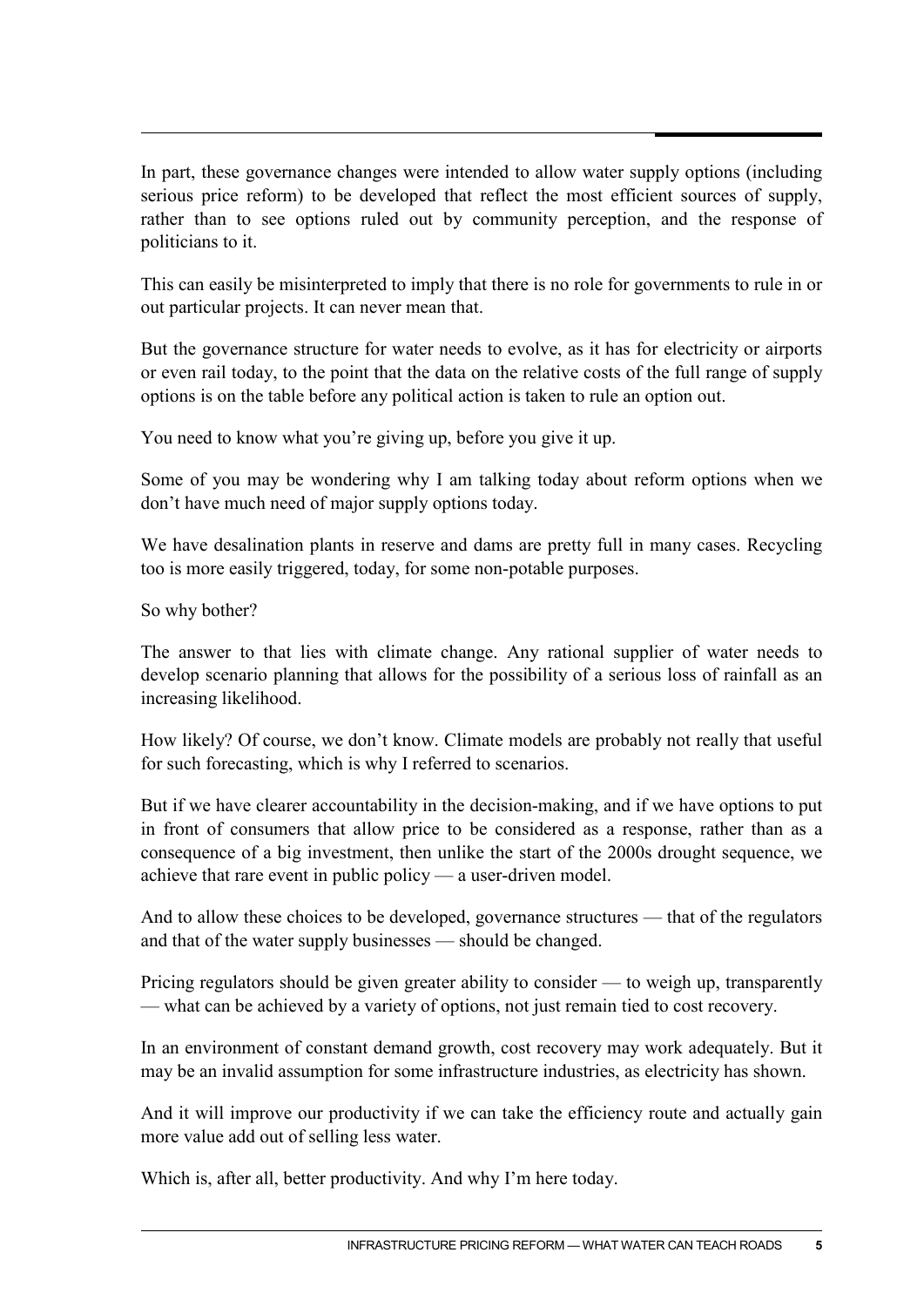These are some of our largest public investments, at the irregular times they are made.

The consequences remain with us for decades after some of them are made.

Having an inefficient asset base for decades is not just a burden on consumers but at some point if large enough a burden on society. We should not allow our capital investment choices to be so deeply skewed.

And as our 2011 report showed, failing to pursue such options in urban water in two communities alone may have over time very large implications, in excess of a billion dollars.

For those whose interest today stretches solely to water reform, this is the point to duck out for a coffee.

Because much as it is true there is more work to be done in urban water, at least there is a foundation on which to build change.

The situation is more dire in roads. The cycle of building here is not in a downward phase, in fact it is not really a cycle at all; more like a perpetual search for solutions.

And large as water investments are, the road asset base is larger. Getting it wrong has all the larger long term costs.



There *are* reform processes struggling to break out in roads policy.

Curiously, the private sector is doing more of the leading than the public sector.

Some of you may have heard of the trials now being run in Melbourne by Transurban on electronic road pricing.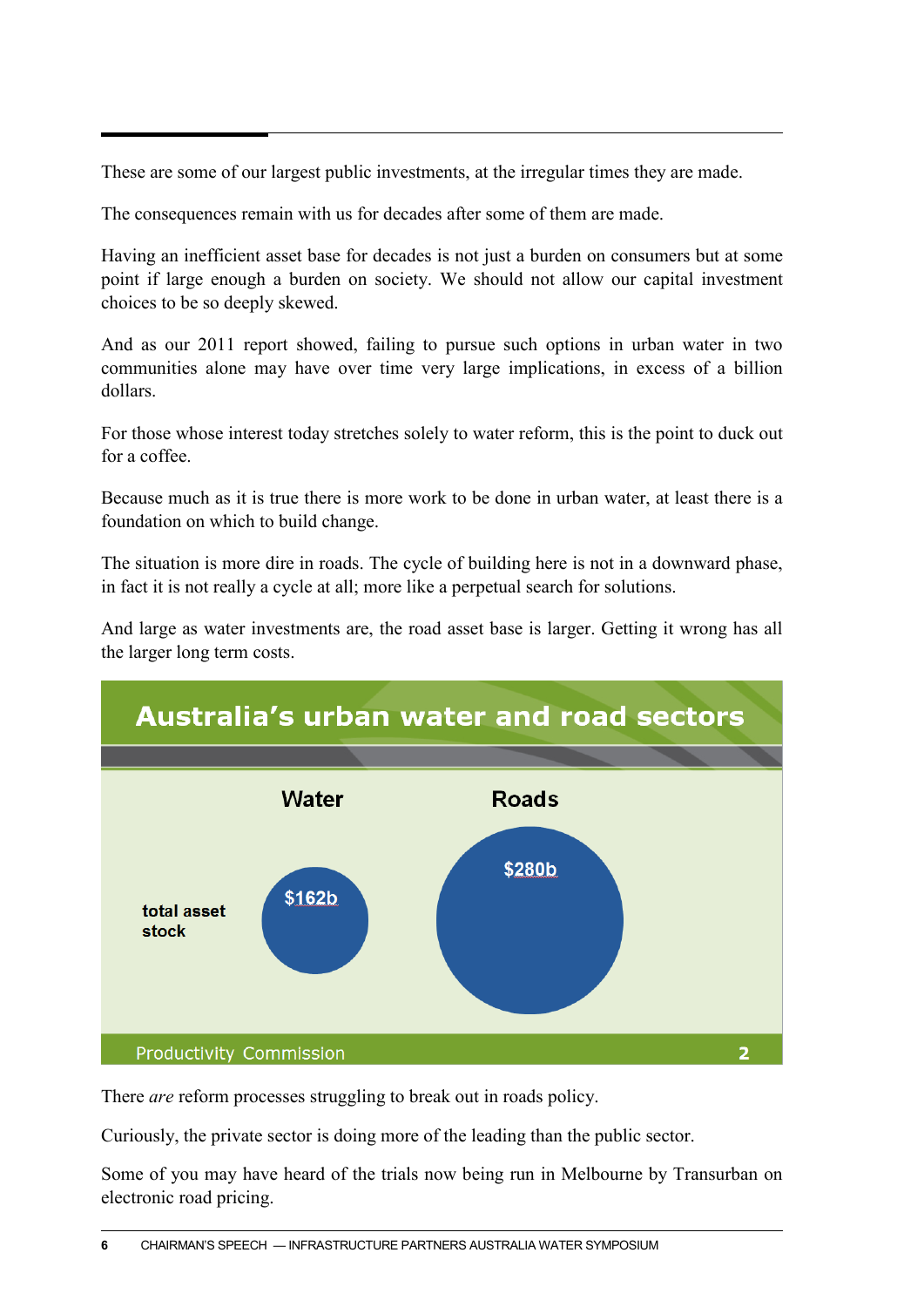Transurban is undertaking a Road Network Pricing Study in Melbourne that will trial various user-pays models in real-world conditions. It is intended to test different pricing models and indicate driver responses. Drivers have been signed up and the results of the trials will be published. This has the capacity to be a serious and useful contribution to the road funding discussion.

Transurban doesn't have to buy into this debate. It already has a tolling technology. It has a growing inventory of assets under management.

But whilst ever the alternative, trials by a public sector agency, are off the agenda, there is scope here to obtain Australian data on ways to make assets operate more efficiently.

And to use price to do it.

For those of you who have resisted the temptation to go for coffee, I hope you will see the commonality with my earlier comments on water: start with consumers, show them the choice of price or cost, gain responses that help you know the real level of demand.

Aside from any private interests of Transurban, the public interest potentially served by this trial is significant.

Not so much in congestion management, which some have seen as the next step.

But rather in the bigger topic of better allocation of road assets, as a contributor to more efficient transport and so to improved productivity as a wide range of user industries.

The need for reform to extend beyond congestion is best encapsulated in this graph from our 2014 Infrastructure Report.

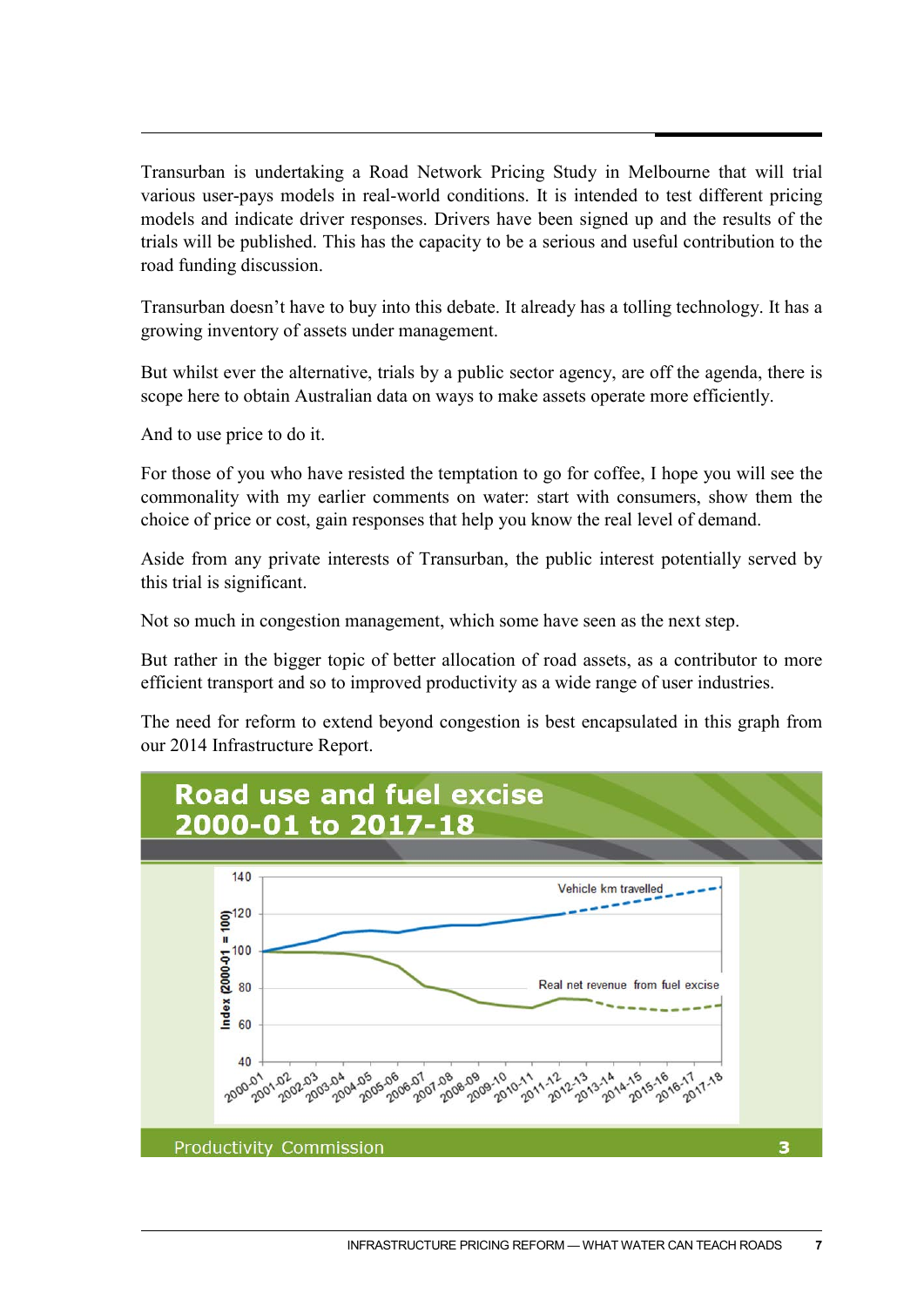Some public policy trials of road user pricing, rather than just congestion pricing, *are* also being conducted overseas. Oregon is trialing in a manner not too different to Transurban.

Elsewhere in the US, the advent of in-vehicle technology for collision avoidance systems using signals between one vehicle and another vehicle, and vehicles and monitors designed to reduce pedestrian-related collisions at intersections — is upon us.

The US National Transport Safety Administration is assessing a rule mandating changes to vehicle design for just this purpose.

Like all remarkable technologies, there is no guarantee that we will see it applied – here or even overseas — just because it *can* be done.

But in-vehicle systems create the opportunity to address this bigger challenge: how do we pay for all the roads we seem to want?

For the first time, there is a plausible mechanism for user pays arrangements in roads.

And a mechanism that can allow the substitution of direct charging for today's poor proxies for road use: fuel excise and registration.

I am not predicting the early application of this technology.

Usually, the transfer from 'it can be done' to 'it's actually happened' takes much longer than any of us imagine. But the technology is not bleeding edge: it's no more sophisticated than most of you have in your pockets today.

Nevertheless, what we should not be doing now is running off to check to technology websites. There are stronger incentives for others to do that.

Similarly to water policy, the essential step now is to get the institutional decision-making structure right.

It will be essential to applying user pays in roads for there to be a system in which consumers have confidence that the substitution over time and location of one charging mechanism for another i.e. how excise and registration give way to direct charging, will work to meet their needs.

If you don't have this, you don't have much at all.

The revised Commonwealth/State structure for this alone will take years to bed down. So best to start soon.

A roads investment structure that will give confidence to motorists and truck owners – let's call them all consumers — must improve major project selection while reducing other forms of charging. It has to project in unmistakable terms that this structure is designed *for consumers to choose*.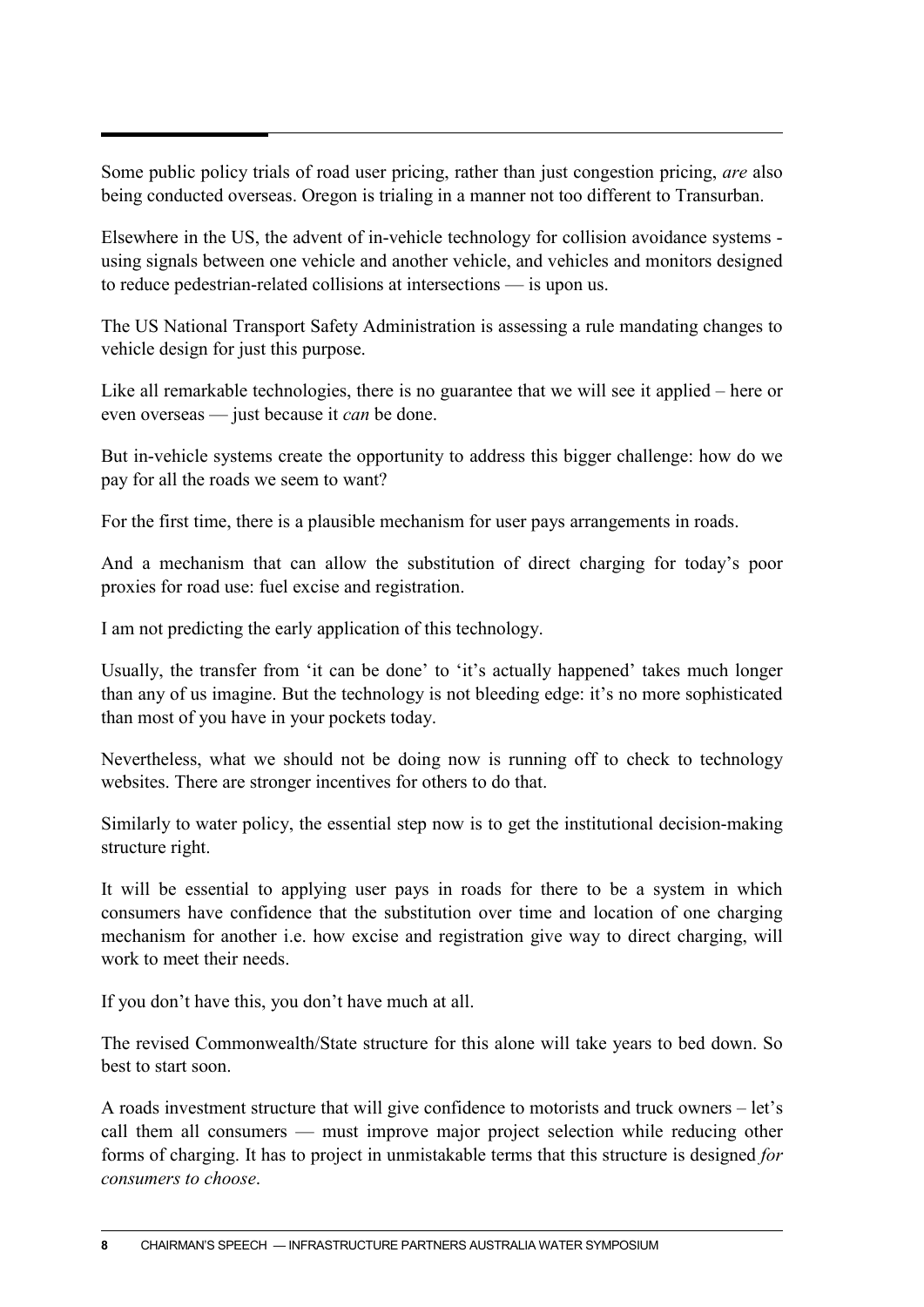If not, we will see this opportunity pass us by. Simply because if the very important preconditions are not in place, it will not matter a damn how much technology is available.

Technology will instead simply be designed solely to motor vehicle rather than road use specifications and at best we will face a twenty-first century replay of the nineteenth century rail gauge issue: multiple systems, none fit for national purpose, an impediment to reform and all with ad hoc and heavily parochial objectives.

These pre-conditions are:

• **first**, since the current revenue sources are both Federal (i.e. excise) and State (registration charges), a revised structure will need to see both levels of government cooperate and combine their funds for the purposes of project allocation.

A joint funding allocation process for selecting projects, one for each State and Territory, is the right starting point. Although sub-region options may eventually work too. But we need to crawl before we walk.

And **second**, trucking and State motorists' organisations — who can do a good job of representing consumers — should be brought in to this new allocation process as soon as possible.

They have the competence to do this well: most of them employ former Main Roads officers. But their incentives are different: they are strongly consumer oriented. They work for about 7 million of Australia's most issue-focused consumers.

It may shock those of you from the water sector to know that the consumer organisations are up for this opportunity.

As long as this is not mere consultation, but rather to act as equal partners in deciding which projects are in consumers' interests.

Such a new allocation process is outlined in detail in our 2014 Report.

Since today is not a roads conference, but more about what roads can learn from water, I won't elaborate further.

But from water, roads can draw upon three things:

- 1. **User pays is an essential concept** for efficient allocation of infrastructure resources
- 2. **a portfolio of solutions** to a supply problem, *including* the option of pricing variations rather than just a never-ending process of spending on new infrastructure should be considered; and
- 3. **consumer engagement** is going to be vital to making any revised pricing structure work. If people don't understand the choice they are being offered via pricing reforms, they won't buy the change.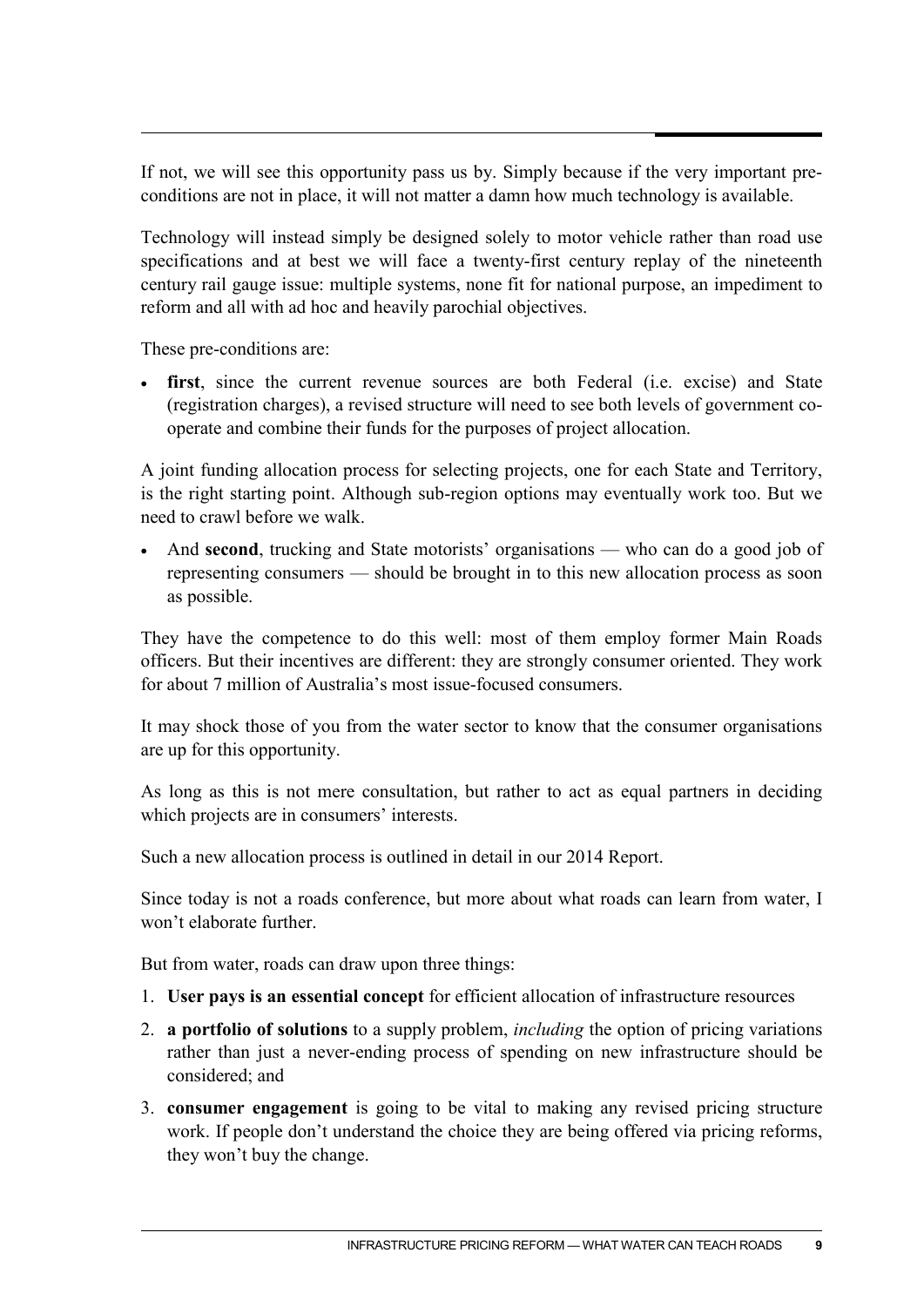| <b>Reform report card</b> |                                                          |                |       |  |
|---------------------------|----------------------------------------------------------|----------------|-------|--|
|                           |                                                          |                |       |  |
|                           |                                                          | Urban<br>water | Roads |  |
| Project<br>election       | Investment is based on analysis of expected net benefits |                |       |  |
|                           | All projects are considered equally                      |                |       |  |
| <b>Funding</b>            | Signals to investors about demand                        |                |       |  |
|                           | Signals to users for more efficient use                  |                |       |  |
| Governance                | Politics, roles and responsibilities                     |                |       |  |
|                           | Transparent decisions                                    |                |       |  |
|                           | Accountability and involvement of public                 |                |       |  |

Just to show where each of the two infrastructure providers is up to, in a development

In the model we propose, the private sector might fund some projects, effectively turning an up-front capital cost into a recurrent cost.

To date, we have used tolls on new roads for this purpose.

sense:

But charging to use the new, more efficient road while leaving the old roads system as an apparently free good is not necessarily supporting efficient resource allocation.

The desirable productivity outcome is that the most efficient means of distributing goods and workers around a city is used.

This outcome may be defeated because the inefficient road appears unpriced; but the efficient road is priced.

This would be a perverse outcome, created by an unpriced system.

Yet there is no mechanism, until we create the new Commonwealth/State structure, to choose how to address this.

A bit like the earlier discussion on water, as road users you might be asking yourselves if any of this is really likely.

Could governments ever come to accept that pricing a mix of existing and new roads in urban areas is a better way of selecting and paying for roads than the politically attractive, big budget, tax-funded roads announcements of today?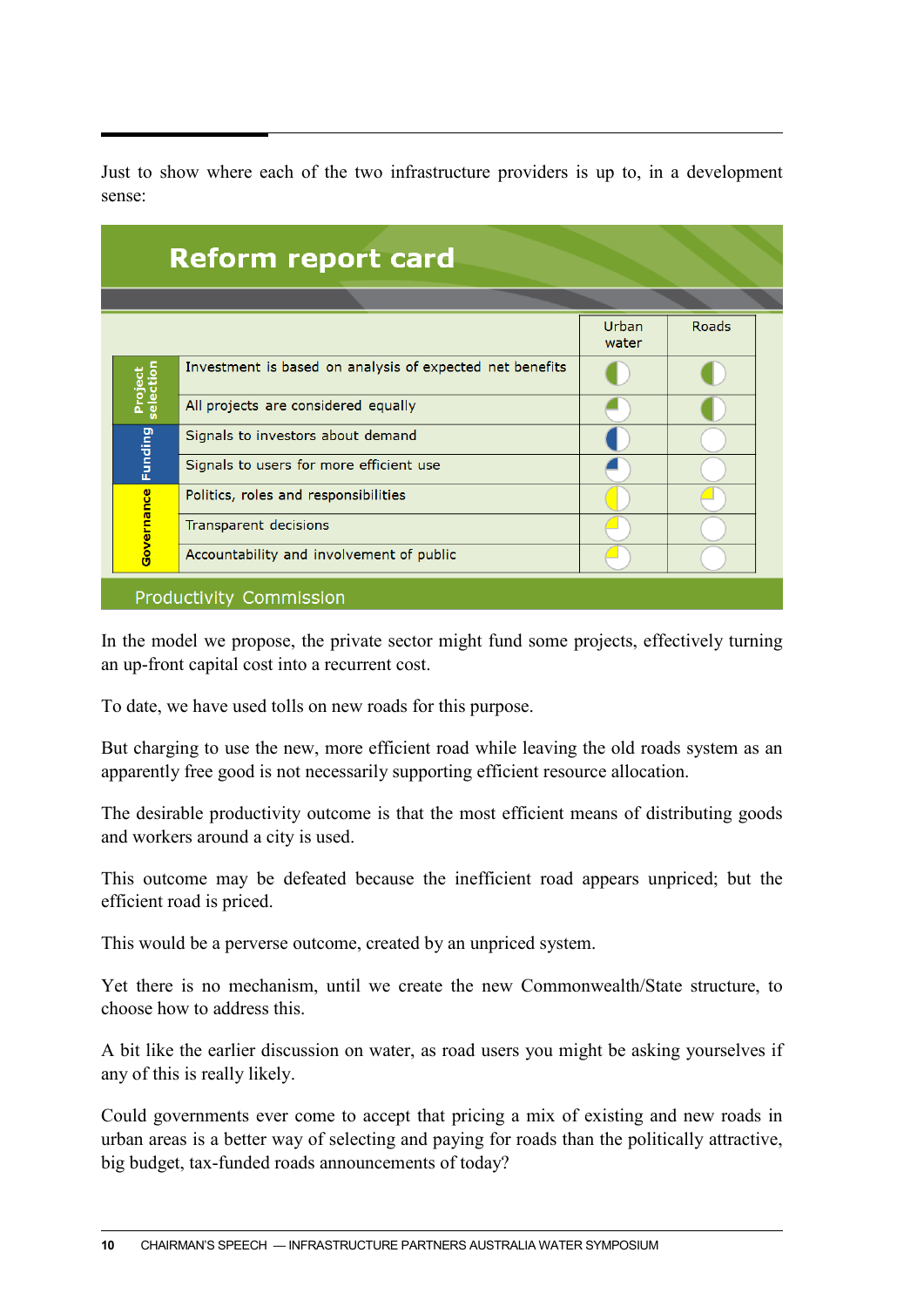And like water reform, I'm not naïve about this either.

It will take a long time, if it is to happen.

But the first steps are not really too courageous.

They will disturb existing models, to be sure.

But as the slide on expected road investment shows, that disturbance is coming, wanted or not.

And they offer clear benefits to governments, as well as consumers.

For governments, there is the prospect of gaining support that some have struggled to obtain from the community for their big projects — as they fail to explain them effectively, and avoid discussing costs and benefits.

The process we propose instead *requires* an exposure of costs and benefits to the NRMA or RACQ or similar bodies. These are well-informed critics, open to big investment but wary of pipe dreams. They can help, both to push new ideas but also to kill off silly ones.

And via this we achieve the second benefit: better planning.

And then, after it has all bedded down, the structure is available to move towards user pays, if and when the technology is available.

It will require sustained commitment, to be sure.

But privatisation recycling will only get you so far. If for no other reason than that there is a limit to what a State has available to sell.

And unless tax reform, now under discussion, actually provides additional money not just for education and health but for roads as well, then the options really start to narrow.

And pricing might then actually get a go.

Meantime, there are these early essential steps.

States and Federal authorities should combine their road funding to create a joint fund. As water authorities know, split responsibilities reduce the effectiveness of decision-making.

Consumers need a clear right to be involved in decisions. Roads & Motorists associations should, on behalf of consumers, be given equal rights with roads authorities to consider future major roads investments.

The slate of chosen projects should then be made available to external financiers, to see who is prepared to fund what.